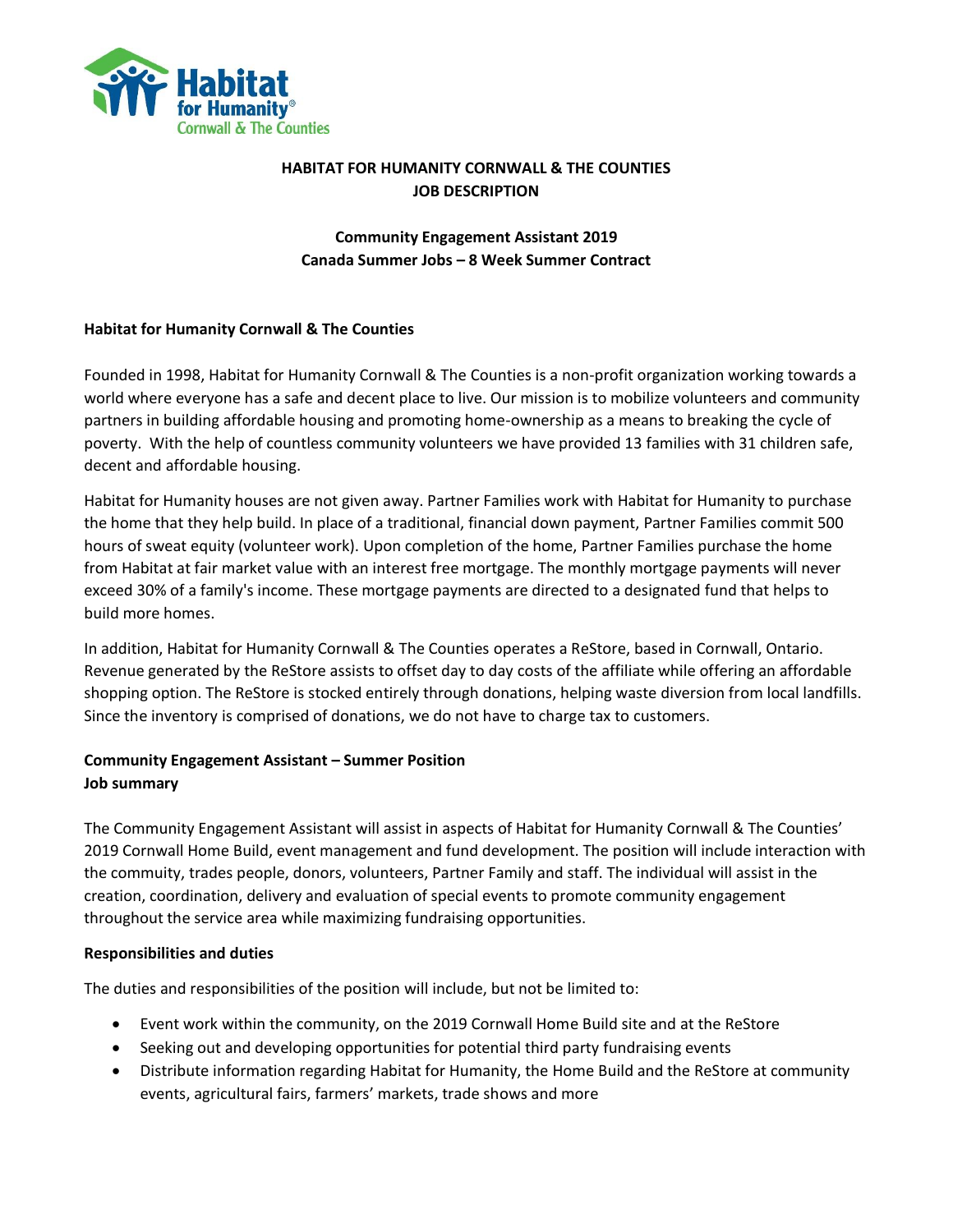- Interact daily with build site tradespeople, volunteers, staff, donors and sponsors
- Meet with or present to community groups, service groups, church groups, student groups and more
- Assist with raffle and Bingo licensing and preparation, social media and website management as well as sponsor and donor cultivation, recognition and stewardship
- Liase and work with existing and new volunteers, assisting with volunteer recruitement at events and with file creation in the Affiliate office
- Other duties as assigned which may assist in furthering the goals and objectives of Habitat for Humanity Cornwall & The Counties
- Operate under the direct supervision of the Fundraising & Events Coordinator
- Some evening and weekend shifts will be necessary

### **Field of Studies/Skill set**

Experience and/or education in the field of marketing, communications, public relations, businesses, event management, non-profit development or social/psychological services would be an exceptional candidate for this position. Experience with media and public relations, social media, event development and proposal/sponsorship development as asset.

#### **Important Notice**

To be eligible for this position as funded by Canada Summer Jobs, candidates must meet the following criteria:

- Between 15 and 30 years of age (inclusive) at the start of employment ;
- Is a Canadian Citizen, permanent resident, or person on whom refugee protection has been confirmed under the *Immigration and Refugee Protection Act\** for the duration of the employment;
- Have a valid Social Insurance Number at the start of employment and be legally entitled to work in Canada in accordance with relevant provincial or territorial legislation and regulations.

\*Please note, international students are not eligible.

This position is based on a contract of 35 hours per week for 8 weeks (280 hours total) from July 2, 2019 until August 23, 2019 as per Canada Summer Jobs, with a salary of \$14.00/hour.

#### **To apply for this position**

Please provide a resume in addition to a cover letter clearly outlining your qualifications for this position. Applications will be accepted until June 11, 2019 to the Fundraising & Events Coordinator at sara@habitatcornwall.org. All information received will be held in confidence. No phone inquiries will be accepted.

In compliance with the Accessibility for Ontarians with Disabilities Act, Habitat for Humanity Seaway Valley is committed to providing accommodation for people with disabilities. Applicants must make their needs known in advance. We encourage candidates from all backgrounds to apply.

We thank all applicants for their interest, however, only those selected for interviews will be contacted. No